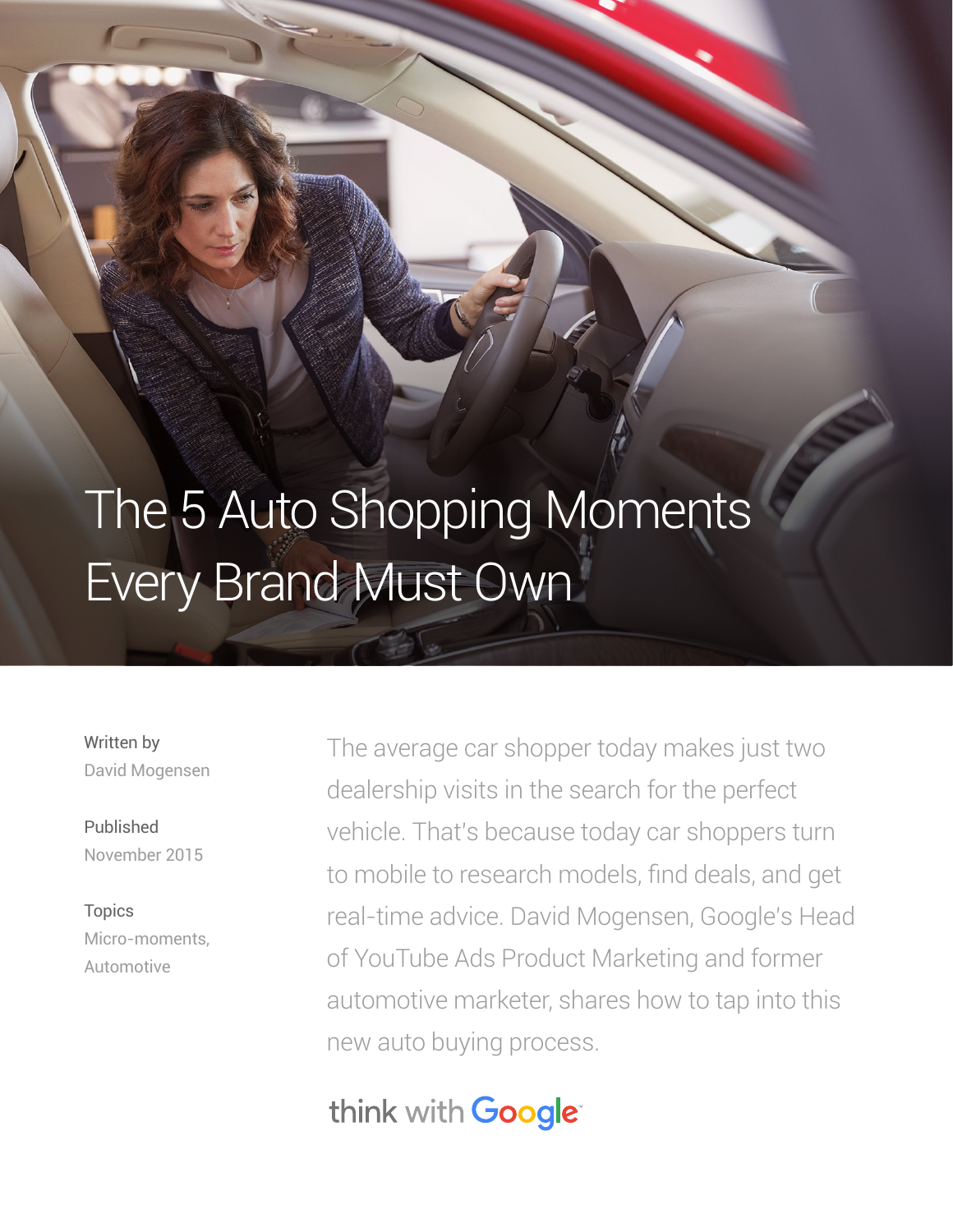ome of my fondest memories as a child were spent with my Dad, shopping for a new car. Going from dealership to dealership, climbing in and out of the vehicular jungle gyms perfectly arranged on the showroom floors. S

When I went to work in the auto industry a decade later, I learned that these weren't just my wonder years. They were the golden age for the auto industry, too. They represent a time when people were loyal to brands and got their answers at the source  $-$  a local dealership.

My, how things have changed. Far from the daylong adventures of my youth, the average car purchaser today makes just two visits to dealerships.1 Sparked by digital, and ignited by mobile, those indelible moments with my dad have been replaced by countless [micro-moments](https://www.thinkwithgoogle.com/micromoments/intro.html) — times when car shoppers turn to digital to help select the perfect vehicle for their needs.



of people who used YouTube while buying a car were influenced by it  $-$  more than TV, newspapers, or magazines.

In these moments before they take a single step onto the polished floors of your showroom, car shoppers are making decisions and forming opinions by doing their own research online. It's essential that you be there and be useful in these moments, if you want to be one of the two visits to dealerships they make when ready to buy. Here are the five digital moments that matter most: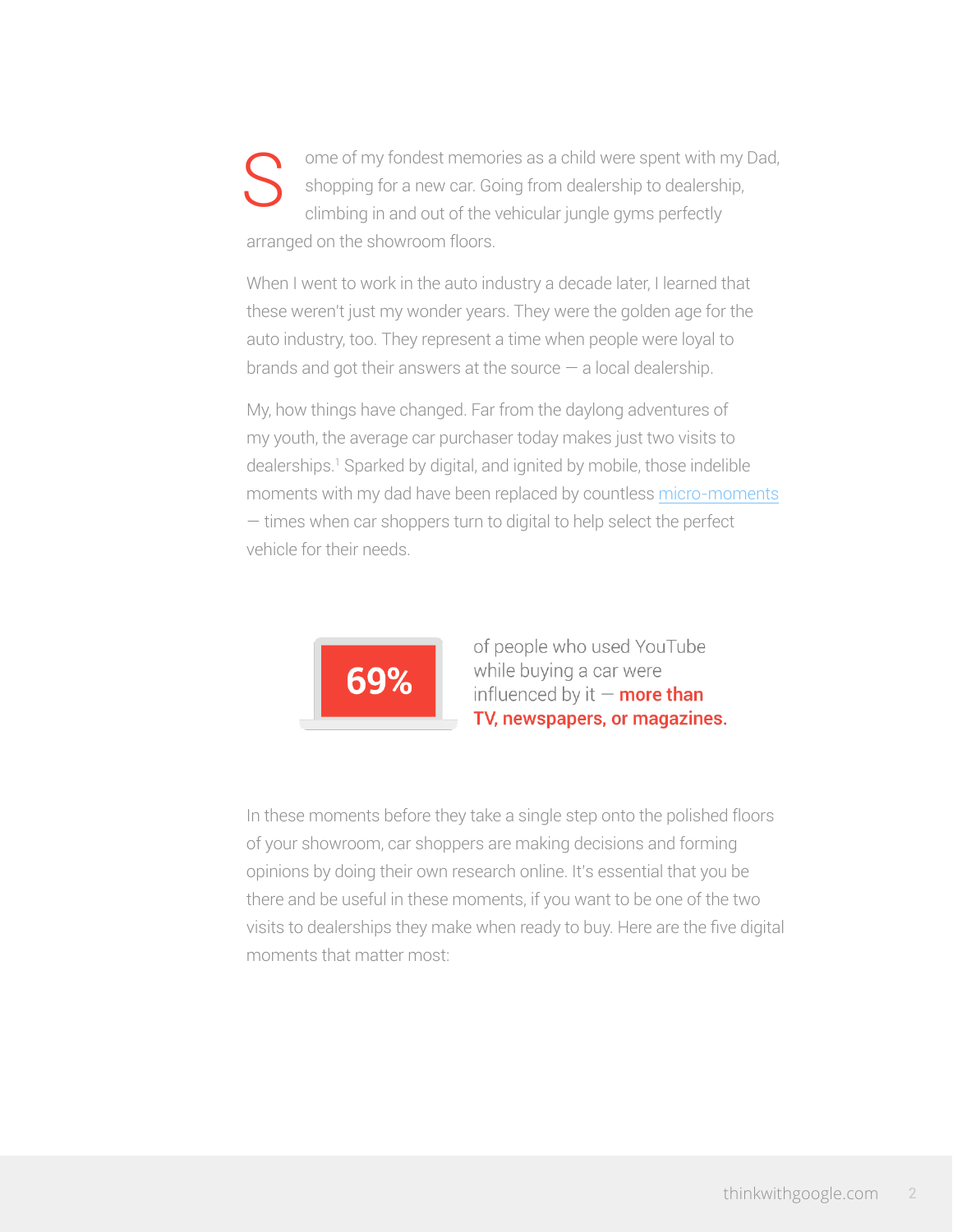

## Which-car-is-best moments

Six out of ten car shoppers enter the market unsure which car to buy.2 To help narrow their choices, many start by consulting someone they trust. This can come in the form of reaching out to that one friend we all have who is bizarrely obsessed with cars (a hat I proudly wear), by reading blogs or forums, or by searching for review sites like Edmunds, KBB, and Car and Driver.

No matter the source, data shows these early research moments are increasingly [influenced by video.](https://www.thinkwithgoogle.com/articles/video-micro-moments-what-do-they-mean-for-your-video-strategy.html) In fact, of people who used YouTube while buying a car, 69% were influenced by it  $-$  more than TV, newspapers or magazines.3 We've seen a huge increase in searches for car reviews on YouTube — everything from in-depth expert reviews from YouTube creators to more traditional industry reviewers that compare two models head-to-head in the same video. Auto review videos on YouTube have been watched more than 3M hours in the first 9 months of 2015, of which more than 1.2M were on mobile, more than 2X as many as last year.<sup>4</sup>



## Is-it-right-for-me moments

At some point, a shopper needs a reality check: will this car fit my needs and my life? Information about practical considerations, like seating accommodations and the number of airbags, are the hallmark of this stage.

Historically, fuel efficiency has been a key factor at this stage, but as gas prices drop, interest in fuel efficiency has followed suit, decreasing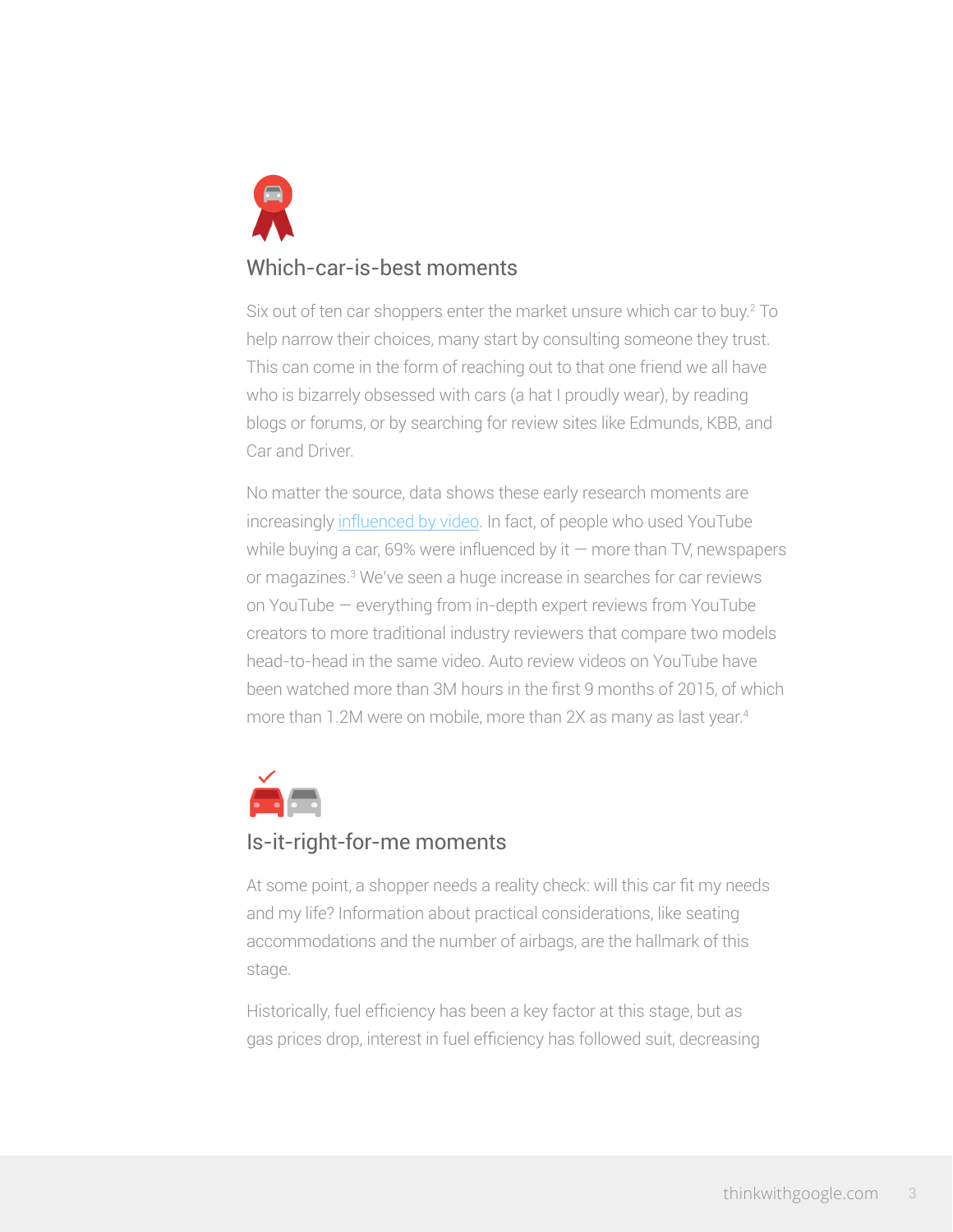since 2011.<sup>5</sup> One of the areas we're seeing increased interest is hauling capacity. Trunk space and towing capacity search interest, for example, is up 15% and 30% respectively, year-over-year.<sup>6</sup> And perhaps as a result of those gas savings, people are also looking to treat themselves a bit more. We've seen interest for luxury options on the rise. Search interest for features like panoramic sunroof and backup camera is up 31% and 23% respectively, year-over-year.<sup>7</sup>

Video usage ranks highly at this stage. Three of the top types of video content auto shoppers search for: vehicle test drives, highlights of features and options, and walkthroughs of the interior or exterior of the vehicle. Time spent watching these kinds of auto videos is up nearly 2X in the past year alone.<sup>8</sup>

Top 3 types of video content for auto shoppers Time spent watching these kinds of videos went up in the past year. **Test Drives Features & Options Walkthroughs** 

On mobile, sometimes a still image best meets the needs of the moment. We found photos help people explore interior and exterior options and features. Search interest for "pictures of [automotive brand]" are up 37% year-over-year.<sup>9</sup> Perhaps sparked by what people see out on the road or in parking lots, 80% of these searches are happening on mobile.<sup>10</sup>

It's also at this stage where manufacturer websites fill a crucial role, helping shoppers understand various packages, equipment options, and helping them build 'their own' vehicles with configurators. Even on smaller mobile screens, configuration searches are 3X higher than last year.<sup>11</sup>

Source: Google Internal Data, January– September 2015 vs. January–September 2014, United States, Classification as a "car review," "what's in my car," or "car tour" video was based on public data such as headlines, tags, etc., and may not account for every such video available on YouTube.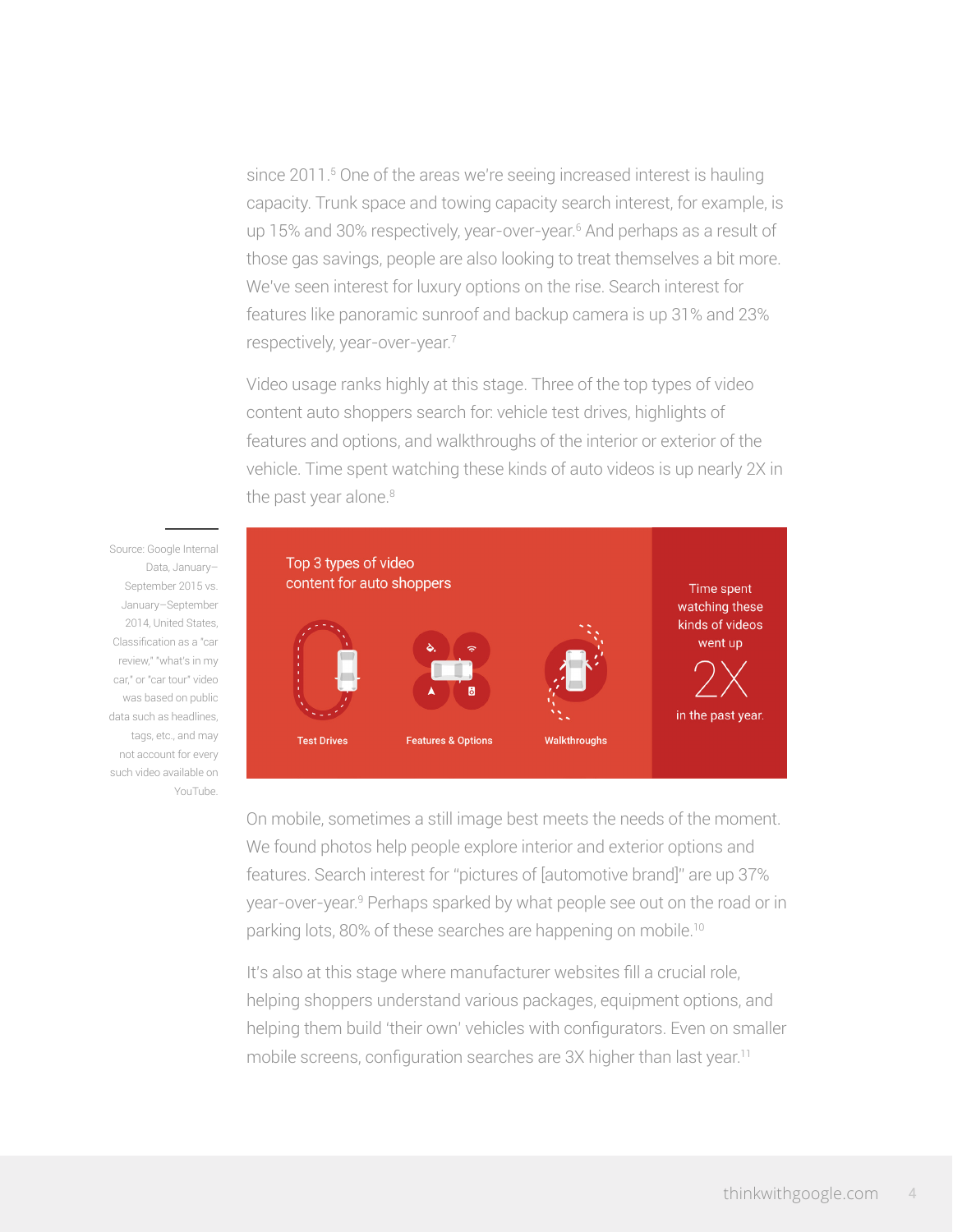

## Can-I-afford-it moments

Once consumers can imagine owning a particular vehicle, they need to know if they can afford it. And again, people are grabbing their smartphones to find a fast answer. Search interest for MSRP & list prices are at their highest levels ever, growing 25% in the past year<sup>12</sup>, driven in large part by mobile, which accounts for 70% of these searches.<sup>13</sup>

For many shoppers, the value of their current car is just as important as the price of the new one. Search interest in trade-in value was at record levels this Summer  $-$  up 17% in July.<sup>14</sup> In fact, we are seeing more trade-in interest than we saw during the Cash for Clunkers major push in 2009.<sup>15</sup> As of August 2015, more than 50% of these searches were on mobile.16

Seasonality also plays an important role. Every February, for instance, we see a spike in search interest for cars "for sale under [given amount]," possibly due to people anticipating a big tax return.17

#### Search Interest for: "cars for sale under \$ [x amount]"



Search Interest

Source: Google Trends United States. Jan 2004-Sept 2015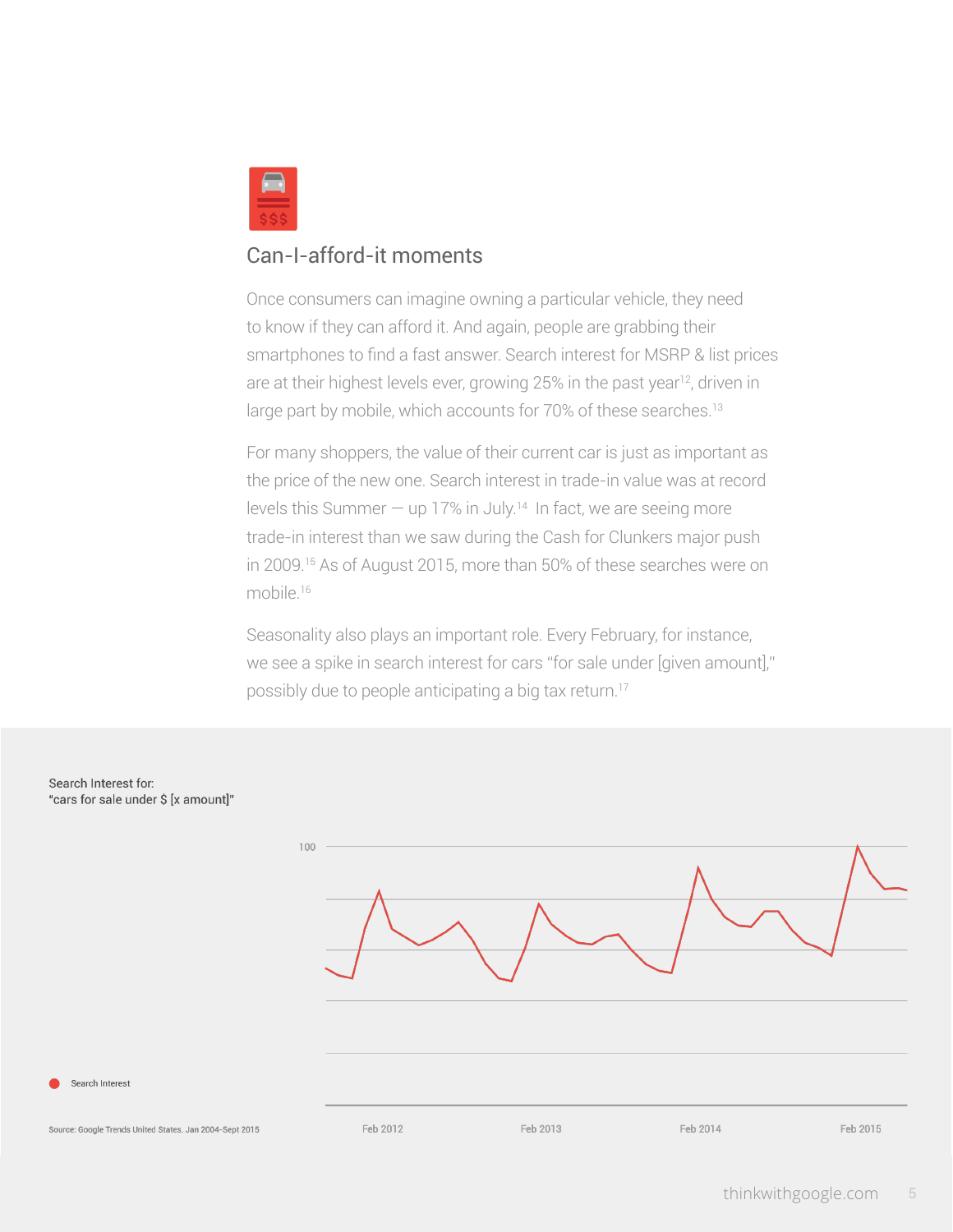Summer is another important seasonal moment. When the temperatures rise, so does interest in car shopping. Search interest for "lease deals" peaked this summer, up 20% compared to last year.<sup>18</sup>



## Where-should-I-buy-it moments

Even as the majority of the car shopping process moves online, the visit to the nearby car dealership remains a crucial step in the journey. In fact, search interest for "car dealerships near me" have doubled in the past year.19 And of those that used their mobile devices as part of the purchase process, one in three located or called a dealer on their mobile device.<sup>20</sup>

Beyond the "where," shoppers also look for the "when" and "what." Search interest for "are dealers open Sunday," for example, are popular, particularly on mobile phones (making up 84% of those searches).<sup>21</sup> Search interest for inventory, to find if the right car is in stock, are growing more than four times faster than overall auto search interest.<sup>22</sup> And while websites and apps can often answer those questions, sometimes a good old fashioned phone call is still the way to go  $-$  with search interest in dealer phone numbers up over 78% in the past year<sup>23</sup> (the majority of which, not surprisingly, happen on mobile<sup>24</sup>).



 $1$  in  $3$ shoppers that used their mobile devices as part of the purchase process located or called a dealer from their mobile device.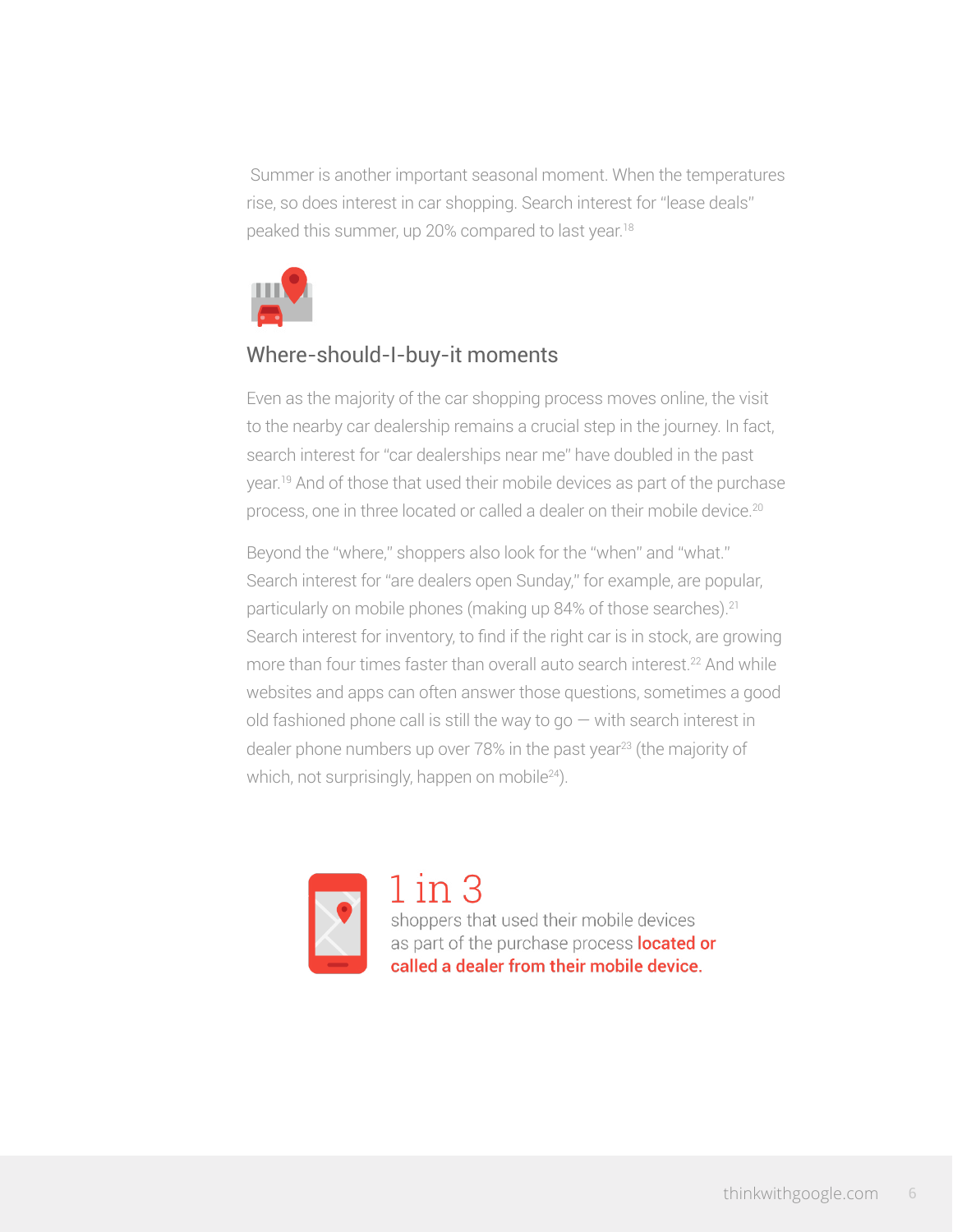Finally, shoppers look at "which." Which dealership is going to deliver the best experience. Just as more car shopping happens on weekends, search for dealership reviews spike on the weekends as well. Whereas dealership review searches happen more on desktop during the week, mobile becomes the preferred method on weekends, making up 56% of searches.<sup>25</sup>



## Am-I-getting-a-deal moments

OK. The deal just got real. The shoppers are on the lot. And they know what they want. But they need to know they're getting a fair deal. In other words, this stage is all about that game of poker we all play as consumers, sitting across the laminate desk, looking at pictures of the sales person's kids, asking ourselves "could someone with kids that adorable NOT be giving me the best possible price?"

Where questions like those used to be a matter of going with our gut, today they are about going with our phone. Today, half of all car shoppers with mobile devices use their smartphones while at the dealership.<sup>26</sup> The top action people perform with their phones while on the lot, not surprisingly, is confirming that they are getting a good price on a vehicle.<sup>27</sup> Searches for Kelley Blue Book and competing dealers occur more often when at the dealership.<sup>28</sup>

## Master These Digital Moments Changing the Auto **Industry**

This is a time of increasing opportunity to connect with auto shoppers. They're researching more and adding more and more vehicles to their consideration lists. The first brand searched is the same brand purchased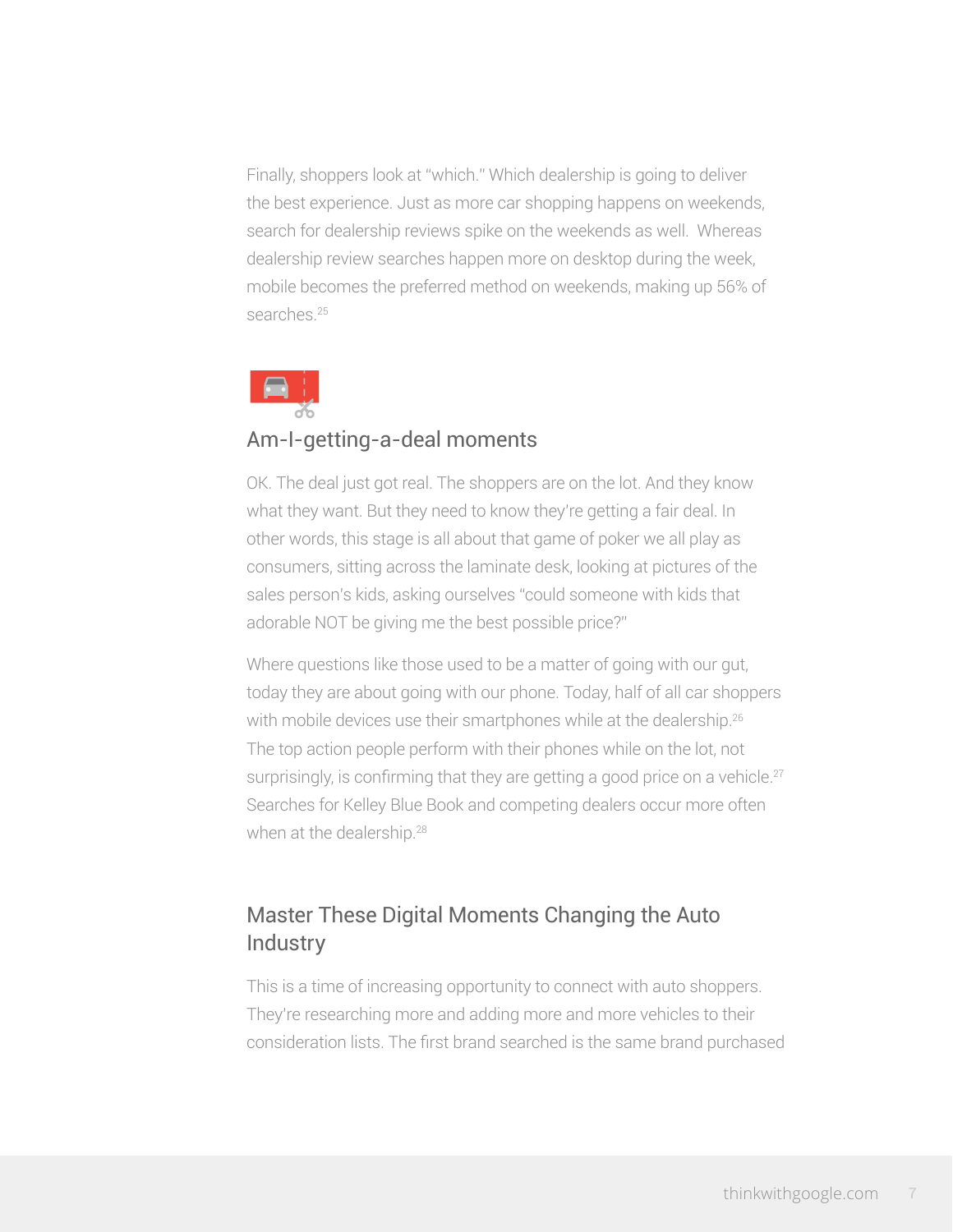only 22% of the time.<sup>29</sup> But, more often than not, your chance to win over a shopper isn't just happening in person, it's happening online — often on a smartphone. Here are three things to keep in mind to make sure it's your brand and dealership they choose when they're ready to buy.

**BE THERE:** With the majority of the car shopping process moving online, it's crucial that you [be there](https://www.thinkwithgoogle.com/articles/being-there-micromoments-especially-mobile.html) when and where people are looking. Try going through each of the above steps yourself, as though you were in the market for a new car. Are you there at each step? Increasingly, that means being there when people are on the go. One in four shoppers turn to mobile EVERY DAY to research vehicles.<sup>30</sup>

**BE USEFUL:** Beyond being there, consider how you can best meet people's needs at each step. If you work at a dealership, help make it easy for customers to do the things they do most, like value their trade-in, search for prices and inventory, or find your store. If you're a manufacturer, help when people are looking for videos and images of your cars, exploring configurations and building their own, or comparing your brand to competitive vehicles. And don't forget to make it all as easy on mobile as it is on desktop.

**BE QUICK:** Mobile phones have made us all impatient. We expect to find anything we need at the tips of our fingers. As a result, marketing cars is a bit like playing Jeopardy. It's not just about who has the right answer. It's also about who answers it the quickest. And the stakes for getting it wrong are high. If you aren't there with the right answer, the moment shoppers are looking, chances are someone else will be.